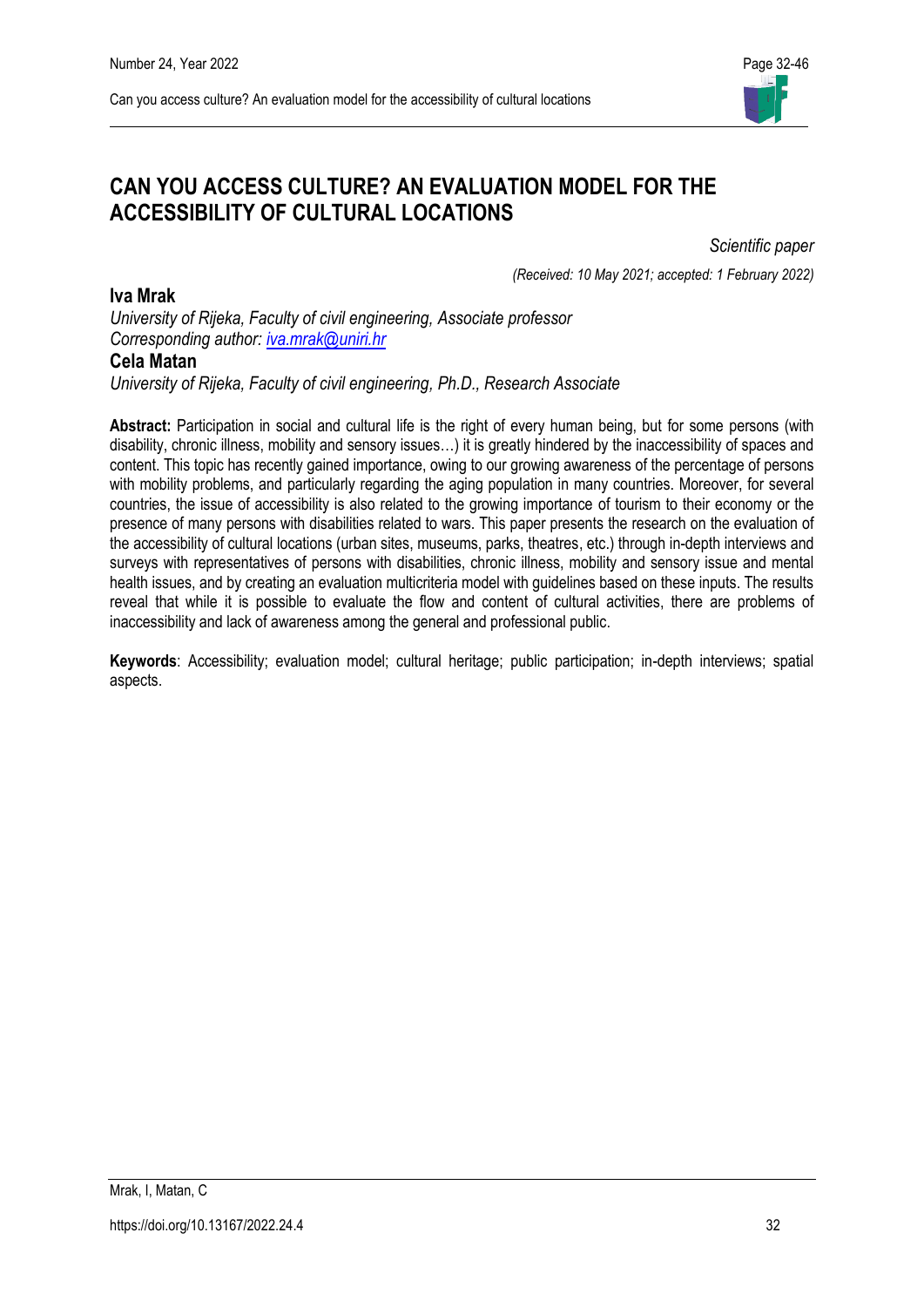## **1 INTRODUCTION**

The percentage of persons with disabilities has been estimated as 15 % [1], without accounting for persons with various chronic illnesses and mobility and sensory issues that are not registered as disabilities, which are quite present in populations over 60 years in age [2]. The incidence of disability rises with poverty [1], which makes public spaces and interventions significantly important. The acknowledgment of the importance of including persons with disabilities is also increasing [3]. Although the legislation on accessibility for persons with disabilities in Western countries mostly stems from the 1970s, it is only recently that the vision of the design of public spaces is becoming more inclusive. This is related to the idea of the social model of disability, formulated by Paul Hunt, which states that many effects of disability are produced by the interaction of disability and social organization. This approach addresses various economic, physical, cultural, and social barriers that severely impact the lives and opportunities of persons with disabilities [4]. The concept of universal design was developed by Ronald Mace in the 1990s, encompassing the understanding of space and spatial barriers in that space (or products, services, etc.) in the seven principles of universal design [5]. Although the content of some events can play a significant role in whether many minorities want to participate [6], for persons with disabilities, chronic illnesses, and other mobility and sensory issues (hereinafter referred to as "persons with mobility and sensory issues"), physical inaccessibility precludes those users from even engaging in the content [7].

[8] states universal rights for everyone, from basic rights (food, shelter, etc.) to social and cultural participation. While [9] uses the term "everyone," it does not particularly state the issue of disability, although it does highlight the aspects of sex, race, and religion. [10] states the need to work on the discrimination against persons with disabilities and the elderly. [11] states the right to quality of life. [12] states the importance of universal design for urban spaces, buildings, products, and services. [13] emphasizes the social model of disability and highlights the need to use universal design in designing products and services. [14] was proposed as a directive for equal treatment, which was required to encompass four main sectors of discrimination. This directive was not adopted, thereby leaving unprotected particularly persons with disabilities - as other types of discriminations are partially covered in [15]. The directive was innovative as it highlighted the inaccessibility of the built environment as an act of discrimination. It also included "chronic illness" as a disability, which was the first time that the persons with chronic illnesses were recognized as a vulnerable group. [16] is oriented toward improving the inclusion of persons with disabilities, primarily in the use of websites. [17] highlights the right of the elderly to a social and cultural life in relation also to disabilities. [18] highlights the human rights' perspective and the importance of universal design and reasonable accommodation, emphasizing the accessibility of information.

### **1.1. Review of existing research and literature**

The topic of accessibility of cultural heritage is becoming increasingly important with aging populations, better standards of living in formerly developing countries, and the growing relevance of tourism [19]. In Italy, detailed recommendations are provided by [20], which prescribes accessibility in physical terms, of contents [21] but also guarantees adequate spatial requirements (such as having designated spaces for guide dogs). Italy has also developed the longest accessible paths for heritage sites [22]. Universal design in Norway is viewed as a motor for participatory innovation [23, 24]. Some countries have detailed guidelines [25, 26]. The importance of accessibility of culture as a part of tourism offers has been addressed by some European projects [27]. Attention to accessibility is also being given in countries, such as Brazil [28] or Russia [29]. Particular attention is being paid to the accessibility of content using information technology (IT) solutions [30, 31, 32] for its promotional capabilities and as a mean to provide some groups of vulnerable users, an access to culture. However, to aid accessibility, these tools have to be designed with attention being paid to different user groups and their needs [33].

Research shows that there is a general lack of awareness regarding accessibility [34]. There is a lower representation of person with disabilities in activities in public spaces [35]. Similar invisibility is also experienced by persons with visual impairment, who are often neglected in cultural offer. The lack of training and sensitivity of the staff are deemed to have a great impact on cultural context [36]. This is further confirmed by the low visibility of persons with disabilities, especially those not the symbol of disability (wheelchair users, blind person using cane…) [37]. This makes further investigation and participation in decision-making much more difficult and can produce results that do not consider the needs of persons with mobility and sensory issues due to inadequate representation.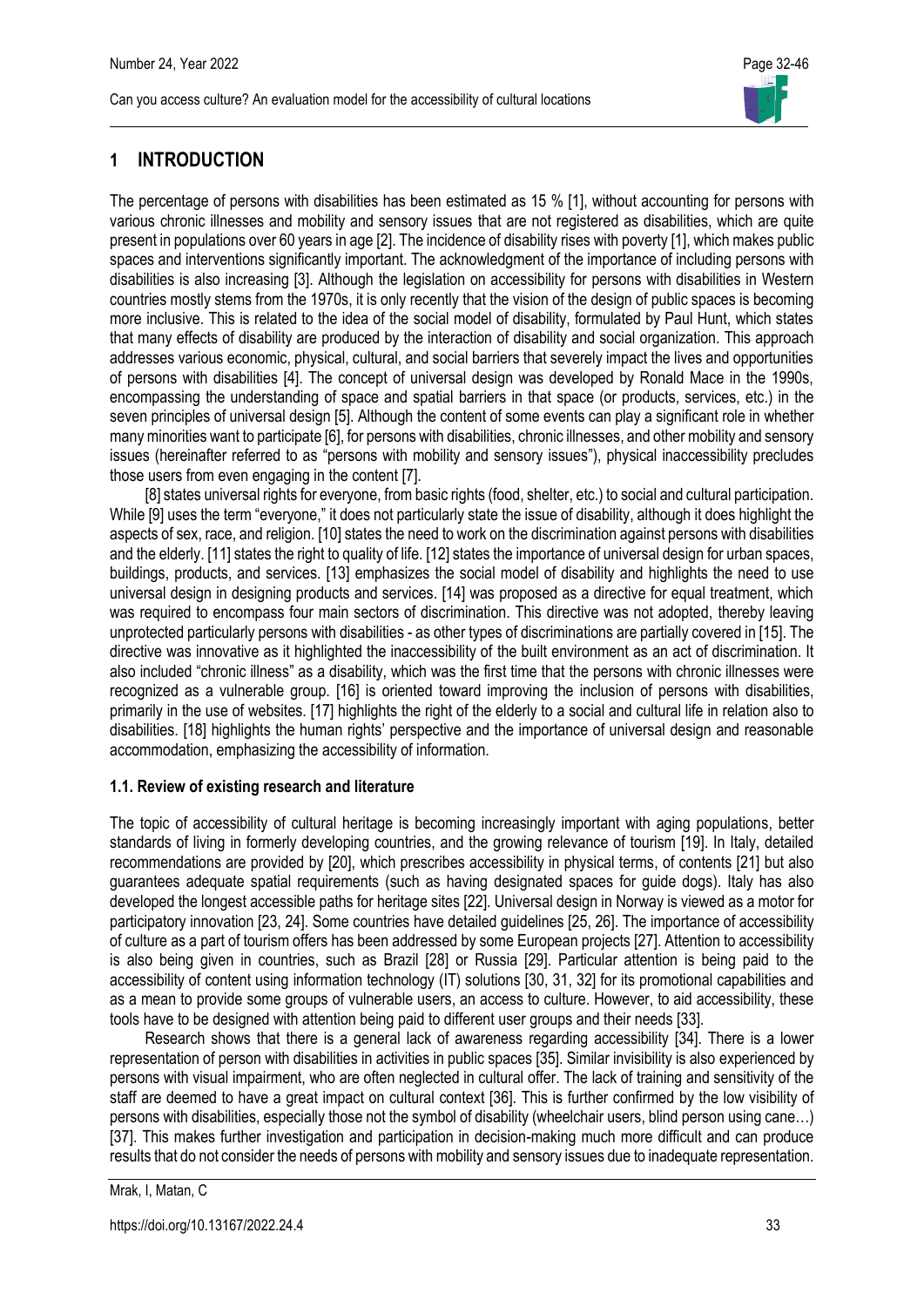

Although there is growing awareness of the importance of inclusion processes in social life, it is only marginally related to persons with mobility and sensory issues [38, 39]. Public and social rules (through laws, organizations, etc.) impact all those groups that depend on publicly accessible services [40]. In administration, while accessibility is evaluated often but non comprehensively, using the checklists, resulting in an analysis of punctual aspects. In research, the evaluation is mostly related to IT [41] and is rarely analyzed for spaces [42]. Only rarely, the evaluation is done regarding the quality of life. The rare research conducted in this regard [7] shows that persons with mobility and sensory issues can partake much less in built and natural heritage values.

The main part of the research presented in this paper lasted from 2018 to the beginning of 2020. In the spring of 2019, a workgroup, with representatives of persons with mobility and sensory issues was created. The locations chosen for the study were surveyed in detail and work meetings were held on a weekly or biweekly basis. The research was interrupted by the COVID-19 pandemic. The elements for the evaluation of accessibility were chosen according to criteria: representativeness and importance in local and international contexts, diversity of elements and functions, and combination of cultural built heritage and cultural collection/content. The research had to answer the following research questions: 1. What are the barriers and aggravating factors for accessibility for persons with mobility and sensory issues? 2. Do users without mobility and sensory issues use, perceive, and participate in cultural heritage spaces in different or similar ways than users with mobility and sensory issues? 3. Is it possible to create a model for the evaluation of accessibility and inclusiveness of spaces that provides realistic feedback? How can this model be created? 4. Does legislation cover all aspects of the use of cultural heritage, especially considering flow and inclusion? Further, does the situation on site result from non-adherence to regulation or a lack in regulation? 5. What is the situation of inclusiveness in terms of accessibility? Why is it so, and how can the situation be improved?

The model was created as a model that could be used in various contexts and was verified on the case of the city of Rijeka, related to the activities of the European Capital of Culture.

## **2 MATERIALS AND METHODS**

The main part of the research was conducted in the context of different activities (or groups of activities) which partially overlapped during the two-year period of the research (mostly during 2019–2020). The main research was preceded by the preliminary part that started in 2016, by communicating with the persons with disabilities (i.e., motor and perception) and defining topics related to problems of movement and orientation (i.e., different types of surfaces, handrails, and elements of orientation). This was followed in March 2018, with in-depth interviews of persons with different disabilities as a part of the mentored theses [43]. Here, through the interviews, different issues related to the accessibility of public spaces (ranging from problems with the entrances to the use of space and content) were analyzed. The data gathered was the basis for the survey that defined more in detail the characteristics of the use of public open spaces for persons with disabilities. After this preliminary phase of the ongoing research, at the end of 2018, preliminary research was conducted on five sites based on existing information and in-depth interviews with persons with mobility and sensory issues. In this phase, the research survey was created (partially with open-ended questions) to allow the coverage of different issues without missing the points of connection. The main part of the research commenced in July 2019 with the formation of a workgroup for the accessibility of the European Capital of Culture 2020, comprising experts, representatives of the association of the persons with disabilities, and administration staff. The first group of activities (the interview phase with onsite surveys with photographic documentations and dimensional and element verification) consisted of the on-site survey inspection and in-depth interview with representatives of persons with mobility and sensory issues individually and in workgroups—and insights from institutions. The second group of activities (analytical phase I) consisted of the creation of an evaluation model, evaluation, at first as preliminary research, and then applied to broader analysis of locations. The third group of activities (analytical phase II) consisted of the verification of national legislation.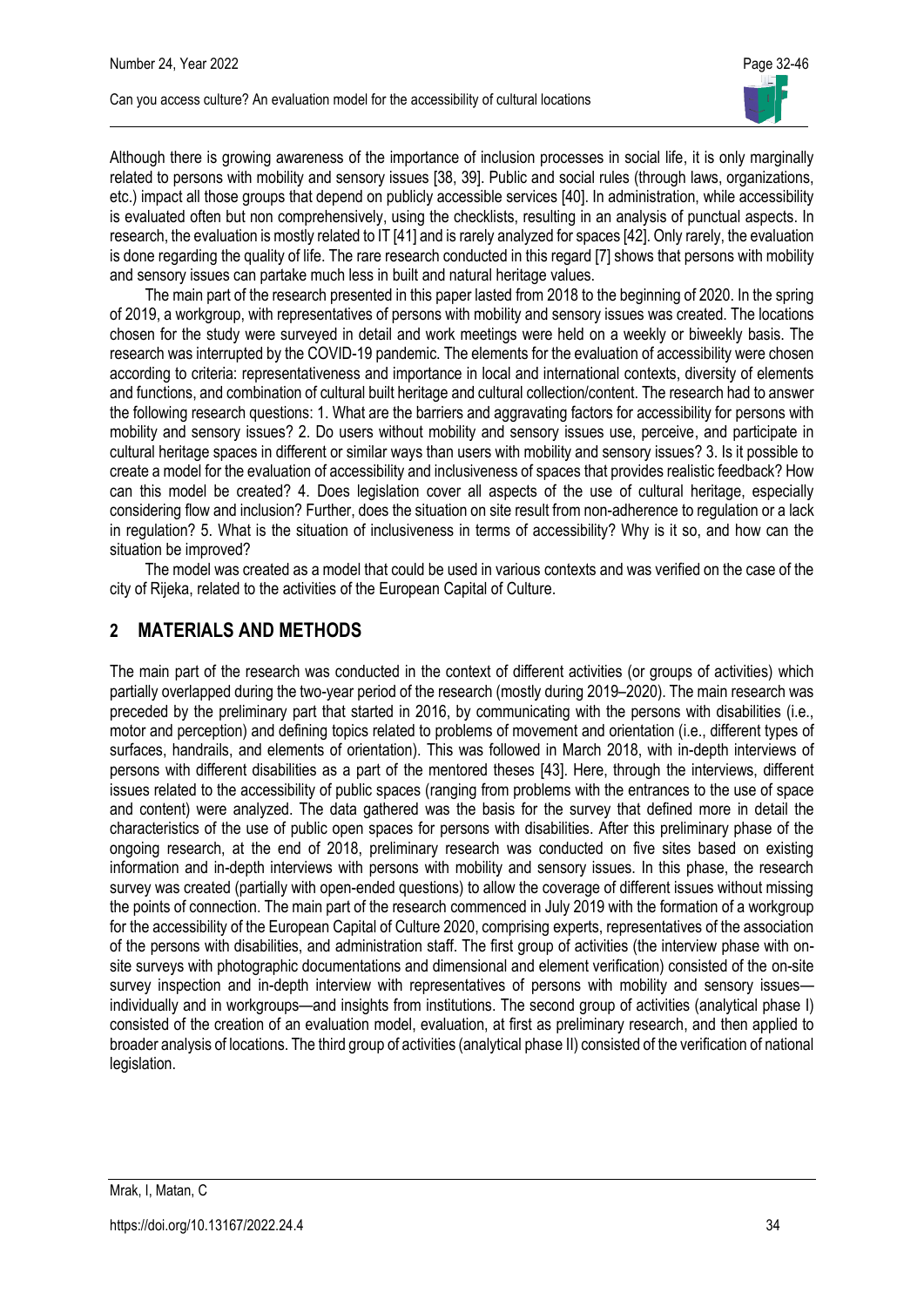

#### **2.1 The in-depth interviews and survey group of activities (interview phase with on-site surveys with photographic documentations and dimensional and element verification)**

The in-depth structured interviews (an extract is provided in Table 1) were conducted with the persons (and representatives of) with mobility and sensory issues (wheelchair and crutch users, other mobility tools users, persons with visual impairments and low vision, persons with hearing impairments, different chronic illnesses and balance problems, as well as those with high sensitivity towards environmental stimuli issues, persons with mental health issues such as autism (for both adults and children), and also with persons with different economic situations) by two experts from the University of Rijeka with previous work or research on accessibility. Various representatives of persons with disabilities (from local and county associations) represented nine different associations (as listed above, and not always the same person for a particular association), and six experts represented four institutions that work with persons with mental and physical disabilities, as well as with elderly persons with disabilities. Five technical and administrative personnel helped with on-site surveys and interviews. The interviews and on-site surveys were oriented and based on the individuation of patterns of use and patterns of barriers experienced in space and content use, as well as identification of particular barriers in spaces and content use [44, 45].

| Multiple choice, descriptive                    | By personal vehicle to the location, by                                                                                                                                                                                                                                                       |
|-------------------------------------------------|-----------------------------------------------------------------------------------------------------------------------------------------------------------------------------------------------------------------------------------------------------------------------------------------------|
|                                                 | personal vehicle near the location, by<br>personal vehicle away from the location,<br>organized individual or group transport<br>(somebody else had to drive), public<br>transport, by foot or without assistance<br>besides assistive tools, I could not arrive at<br>the location (explain) |
| Multiple choice, descriptive                    | Yes (explain), No, I could not arrive at the<br>location even with the assistance of other<br>people                                                                                                                                                                                          |
| Multiple choice                                 | Yes, No                                                                                                                                                                                                                                                                                       |
| <b>Physical communication</b>                   |                                                                                                                                                                                                                                                                                               |
| Multiple choice                                 | I entered through the main entrance, I<br>entered through the secondary entrance, I<br>could not enter the location                                                                                                                                                                           |
| Multiple choice                                 | Yes - independently, With the assistance of<br>temporary tools and communication with<br>the staff, No                                                                                                                                                                                        |
| Description, list                               | Describe                                                                                                                                                                                                                                                                                      |
| Multiple choice, descriptive                    | Yes, No (describe)                                                                                                                                                                                                                                                                            |
| <b>Fruition and perception</b>                  |                                                                                                                                                                                                                                                                                               |
| Multiple choice, descriptive                    | Yes, Partially, No (describe)                                                                                                                                                                                                                                                                 |
| Multiple choice, descriptive<br>Multiple choice | Yes, Partially, No (describe)<br>Yes, No                                                                                                                                                                                                                                                      |
|                                                 |                                                                                                                                                                                                                                                                                               |

#### **Table 1 The extract from survey on accessibility of cultural locations**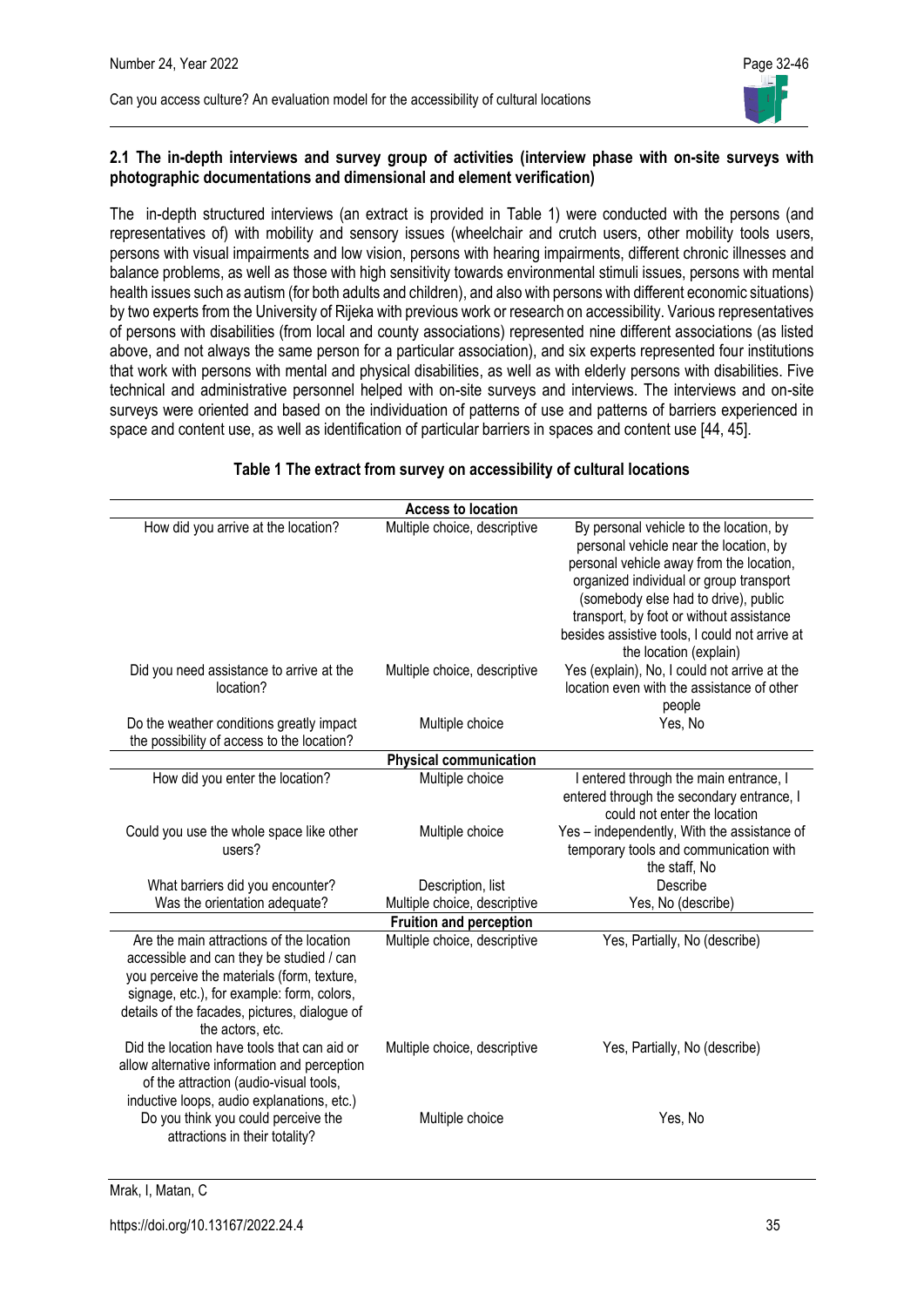

| Does the location have enough space for<br>relax / meditation / thinking / waiting?                                                                                                                | Multiple choice              | Yes, No                                                                                                                                                                                     |
|----------------------------------------------------------------------------------------------------------------------------------------------------------------------------------------------------|------------------------------|---------------------------------------------------------------------------------------------------------------------------------------------------------------------------------------------|
| Could you use the secondary facilities at<br>the location (bathrooms, restaurants, etc.)?                                                                                                          | Multiple choice              | Yes, Partially, No                                                                                                                                                                          |
| At the location, did you have problems with<br>too much light / inadequate climatization /<br>lack of air / dust / noise?                                                                          | Multiple choice, descriptive | Yes (describe), Partially (describe), No                                                                                                                                                    |
| In the spaces of the location, did you feel<br>comfortable, welcome, relaxed?                                                                                                                      | Multiple choice, descriptive | Yes, partially (describe), No (describe)                                                                                                                                                    |
| Please, indicate what affirmations describe<br>your stay at the location.                                                                                                                          | Multiple choice              | I want to go away as soon as possible, I do<br>not want to go to the location, I arrived, but<br>I do not feel comfortable, At the location, I<br>quickly experience headaches or get tired |
| Does the weather impact the use of the<br>location?                                                                                                                                                | Multiple choice              | Yes, No                                                                                                                                                                                     |
|                                                                                                                                                                                                    | Social-economic aspects      |                                                                                                                                                                                             |
| Does the location make it possible to easily<br>socialize with others?                                                                                                                             | Multiple choice              | Yes, No                                                                                                                                                                                     |
| Can you arrive / stay at the location by<br>yourself?                                                                                                                                              | Multiple choice              | Yes, No                                                                                                                                                                                     |
| If you can come to the location by yourself,<br>do you feel comfortable?                                                                                                                           | Multiple choice              | Yes, No                                                                                                                                                                                     |
| Do you think that the use of the location is<br>too expensive (including transport) to visit it<br>regularly?                                                                                      | Multiple choice              | Yes, No                                                                                                                                                                                     |
| Do you think that the use of the location is<br>too expensive (without considering<br>transport) to visit it regularly?                                                                            | Multiple choice              | Yes, No                                                                                                                                                                                     |
| Do you think that the different services<br>(book shops, restaurants, etc.) at the<br>location are too expensive?                                                                                  | Multiple choice              | Yes, No                                                                                                                                                                                     |
| Do you feel the pressure of not adequately<br>responding to the offer at the location (for<br>example, dressing like other users) or you<br>do not feel like a member of the invited<br>community? | Multiple choice              | Yes, No                                                                                                                                                                                     |
| Are the use and perception of the<br>resources of the location possible for you?                                                                                                                   | Multiple choice, descriptive | Yes, partially (describe), No (describe)                                                                                                                                                    |
| Do you have any suggestions for improving<br>this location?                                                                                                                                        | Description                  | (describe)                                                                                                                                                                                  |

In-depth interviews and surveys were conducted on different occasions based on the availability (specifically, physical presence) of person with mobility and sensory issues from July 2019 to June 2020. This phase included on-site surveys, the measurement of possible barriers, and discussions on the spaces and accessibility of content with associations of persons with mobility and sensory issues and organizers of cultural events on a weekly or biweekly basis. Where possible, the representatives of associations also checked the accessibility on-site; where this was not possible (because of location not being accessible), it was done using photographs and discussing measurements. The survey with the control group (25 people) was organized during on-site visits for five sites (i.e., the sites covered in the preliminary stage). These differences were useful in determining the guidelines for interventions. The control group also rated their interest in the locations and content.

### **2.2 Evaluation model (analytic phase I)**

Owing to accessibility being a complex topic, the evaluation model must cover different needs. It should be flexible and adaptable to different data [46]. As the model indicates problems in space (allowing for diagnosis), it can also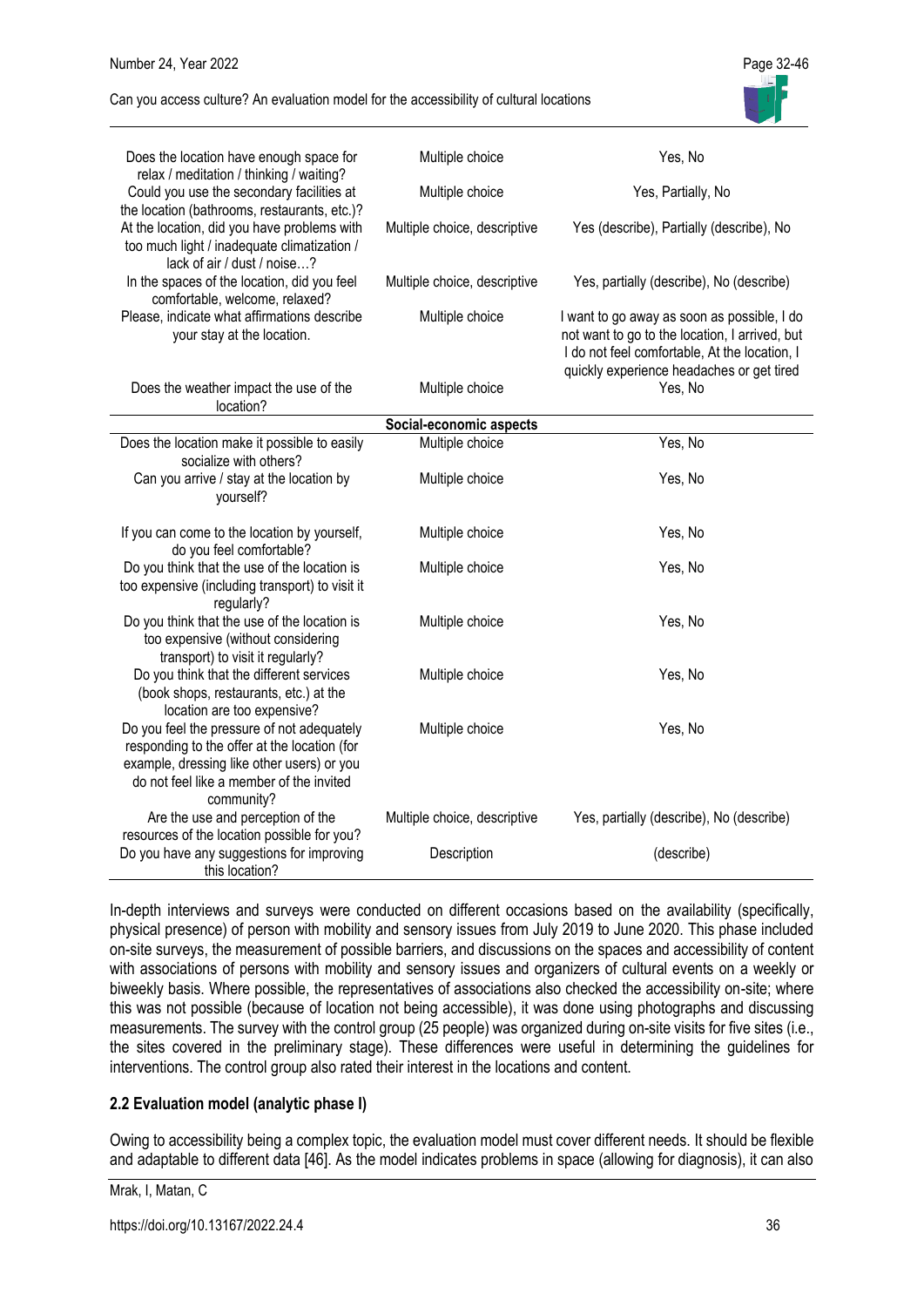provide guidelines for value-focused thinking [47]. Considering an evaluation topic as a complex set of related subtopics allows for the analysis of both parts of the system and the entire system [48]. Multicriteria decision aid tools have a long history, are widely used because of their simplicity and flexibility, and can be adapted to different contexts and issues [49, 50, 51]. The main elements of the model are indicators, which describe a certain aspect of a topic; the criteria based on which the values are assigned; the values assigned; and the weights, based on the importance of the criteria. The definitions of criteria and weights are based on expert opinions, and weight definitions can vary according to scenarios. In this case, the criteria and definitions of values were based on interviews with persons with mobility and sensory issues. The weights were defined by an expert (who worked with the workgroup). The assignment of values was done by experts who understand both the spatial and technical aspects of accessibility.

The first phase aimed to determine the aspects to be checked in the context of cultural heritage with regard to accessibility. The model had to reflect the real users' needs (i.e., access to and at the site, access to content and services, and other aspects that relate to useful use of the site—socialization and economic aspects) and the real impact of the space on the possibility of its use (i.e., barriers but also elements that highly impact the ease and possibility of use—stairs, lack of handrails, lack of chairs, glare and excessive sunlight, problems of contrast, smells and chemical sensibility, inadequate fonts, etc.), but also be used in locations that are currently too inaccessible for persons with mobility and sensory issues (i.e., it has to be possible to potentially use it even without the on-site survey of persons with mobility and sensory issues). This implies that the model must contain enough information to identify possible barriers and elements that impact the ease and possibility of use and to verify the connection between various stages of access (or checking the flow of use).

The spatial analysis of movement was analyzed for the use of heritage elements. Here, the discipline of architectural and urban design was helpful, as it considers both urban context and architectural object, and it considers those in complex functions—use (i.e., important in terms of accessibility of content), communications (i.e., physical and visual, important for basic access to sites, use of content and services), and environment [52] ((i.e., wellbeing, comfort, physical, mental, and social, important for ease and possibility of use) [52].

All parts of the model (interviews, on-site surveys, and the evaluation model) had to reflect the questions of accessibility. As accessibility does not regard only the punctual elements of buildings but also the access, fruition, and contemplation of content, the accessibility to heritage in a model is considered as a "flow," where there cannot be interruptions. Therefore, the four main parts of accessibility were identified (Table 2) and are related to the accessibility of location (i.e., by public or private means, or walking, considering different aspects of each mode of access—bus stops, bus entrance and exits experience, existence of parking and waiting spaces, barriers at the entrances), physical communication (i.e., movement—continuity with the outdoor communication, elements of barriers and ease of use, such as stairs, ramps, benches, eaves, elevators, elements of orientation, information, etc.), location (i.e., open or closed space), accessibility of content (i.e., existence of different methods of presentation of the content—auditory, visual, tactile, with adequate fonts, graphic design and different levels of interpretation), and services (i.e., bathrooms, bars, bookshops, etc.) for different types of users and socio-economic accessibility (i.e., opportunity to have both alone or social options, verified by reading the site—such as spaces for sitting in company, separated spaces and similar, financial aspects, by checking the prices of access and services necessary for the adequate use of content).

| Four main spheres of access and<br>inclusiveness                   | Reasoning/choice of criteria                                                                                                                                                                            |
|--------------------------------------------------------------------|---------------------------------------------------------------------------------------------------------------------------------------------------------------------------------------------------------|
| Going to and from the location ("Position"<br>in evaluation model) | Inaccessibility can start with lack of modes of access (access by stairs,<br>distant parking spaces, slopes of roads and access, slippery surfaces, etc.),<br>impacting mostly physical access          |
| Physical communication at location/in the<br>building              | Use of location/attraction can be hindered by barriers to movement, ease of<br>orientation and suitable services (mechanical, IT, personal, etc.), impacting<br>mostly physical access                  |
| Use-participation in main attractions<br>and use of services       | Experience, perception, participation, and understanding, can be hindered by<br>lack of adequate presentation (space, techniques, guide, etc.) and barriers to<br>use, impacting inclusiveness of space |

#### **Table 2 Four main spheres of accessibility**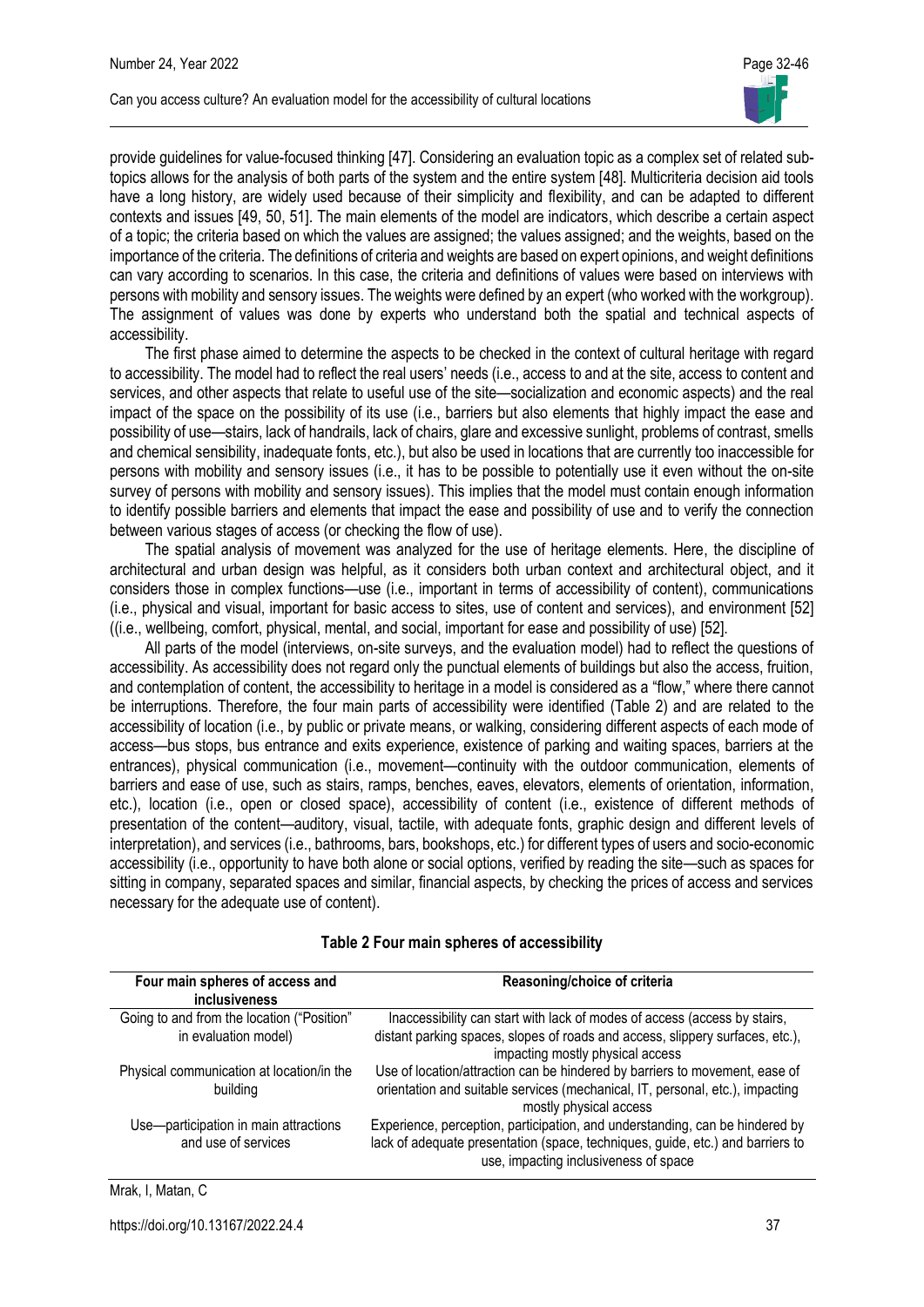

| Social-economic aspects | Social opportunities can be hindered by lack of adequate space and |
|-------------------------|--------------------------------------------------------------------|
|                         |                                                                    |
|                         | economic and image barrier, impacting inclusiveness of space       |

The created evaluation matrix combines the checklist and matrix grading of the characteristics considered to be the elements (i.e., barriers—stairs, lack of elevators, lack of accessible bathrooms, but also of elements that impact the ease and potential of use, such as glare and allergenic materials) and as the flow (i.e., continuation from one space to another). The evaluation matrix allows the following: 1. To identify possible interruptions in the flow of accessibility (this is possible due to the structuring of the model based on consideration of the flow of activities and not as a checklist of different elements), 2. To identify possible barriers to participation in experience—perception and understanding of the content and use of services, and 3. To give guidelines for necessary interventions (based on the identified barriers).

The main groups of characteristics of the locations (i.e., Position—related to the access to the location, Physical communication—related to the movement at the location, Use—related to the content accessibility, and Social-economic aspects) were evaluated according to different criteria for each group of characteristics, and according to set of descriptive qualitative indicators (as provided in the extracts in Tables 3 and 4), graded from 3—best, to 0—worst, with special value "!" indicating a barrier or interruption in the flow of the activity. The value "0" also indicates that nothing can realistically be done at present (only for physical/technological reasons, and not for organizational, financial, or social reasons), and cannot be considered as a point of intervention. Therefore, the evaluation is also intervention-oriented.

Fifteen locations were chosen for the evaluation (Table 5). The potential barriers on-site were measured, interviews were conducted with the administration of the institutions, and documentation from the on-site survey was commented on by representatives of persons with mobility and sensory issues. Where possible, the representatives also participated in on-site surveys.

| <b>Position</b>                                                                                                           |                                                                                                                                                                                                                                                                                                                                                         |  |  |  |  |
|---------------------------------------------------------------------------------------------------------------------------|---------------------------------------------------------------------------------------------------------------------------------------------------------------------------------------------------------------------------------------------------------------------------------------------------------------------------------------------------------|--|--|--|--|
| Ease of arrival at the location<br>and departure from the<br>location<br>The time required to arrive                      | 3 it is possible to arrive with different types of transportation for all, 2 the transportation<br>has to be specifically organized, 1 it is possible but difficult to arrive, 0 there is a need<br>for assistance, ! It is not possible to arrive at the location<br>2 under one minute, 1 under three minutes, 0 under five minutes, ! More than five |  |  |  |  |
| from public transit or parking<br>space to the location                                                                   | minutes                                                                                                                                                                                                                                                                                                                                                 |  |  |  |  |
| Weather impact on the visit                                                                                               | 3 the arrival at the location is good no matter the weather for all, 2 the arrival is rarely<br>problematic due to the weather, 1 the arrival is sometimes problematic due to weather,<br>0 the weather impacts the arrival                                                                                                                             |  |  |  |  |
| The reasons for time of arrival                                                                                           | ! Route can be easily improved, 0 the route is very difficult to improve or is without<br>barriers                                                                                                                                                                                                                                                      |  |  |  |  |
| <b>Physical Communication</b>                                                                                             |                                                                                                                                                                                                                                                                                                                                                         |  |  |  |  |
| Entrance to the<br>location/building                                                                                      | 3 it is possible for everyone to enter through main entrance, 2 it is possible for most to<br>enter through main entrance, 1 it is possible to enter through secondary entrance, ! It<br>is not possible to enter the location/building                                                                                                                 |  |  |  |  |
| The ease of the orientation                                                                                               | 3 The orientation (specially from the main entrance) is clear - for all, 1 the orientation is<br>somehow clear, 0 the orientation is not clear                                                                                                                                                                                                          |  |  |  |  |
| The ease of approaching<br>adequate services related to<br>physical access                                                | 2 it is easy to approach the adequate services for all, 1 it is somehow easy to<br>approach the adequate services, 0 it is not possible to approach the services                                                                                                                                                                                        |  |  |  |  |
| Type of barriers included                                                                                                 | 2 no specific barriers, 1 minor non complete barriers, ! the barriers are easily removed,<br>0 the barriers are very difficult to remove                                                                                                                                                                                                                |  |  |  |  |
| Use                                                                                                                       |                                                                                                                                                                                                                                                                                                                                                         |  |  |  |  |
| Perception of the attractions -<br>perception and study of<br>attraction focus (facades,<br>exhibits, speech, text, etc.) | 3 perception and study possible, or alternative ways for perception and study<br>available, 2 presentation guarantees basic perception and understanding, 0 or ! it is<br>not possible to participate in perception and understanding - specify the group                                                                                               |  |  |  |  |

#### **Table 3 Extract from the indicators and criteria of the evaluation model**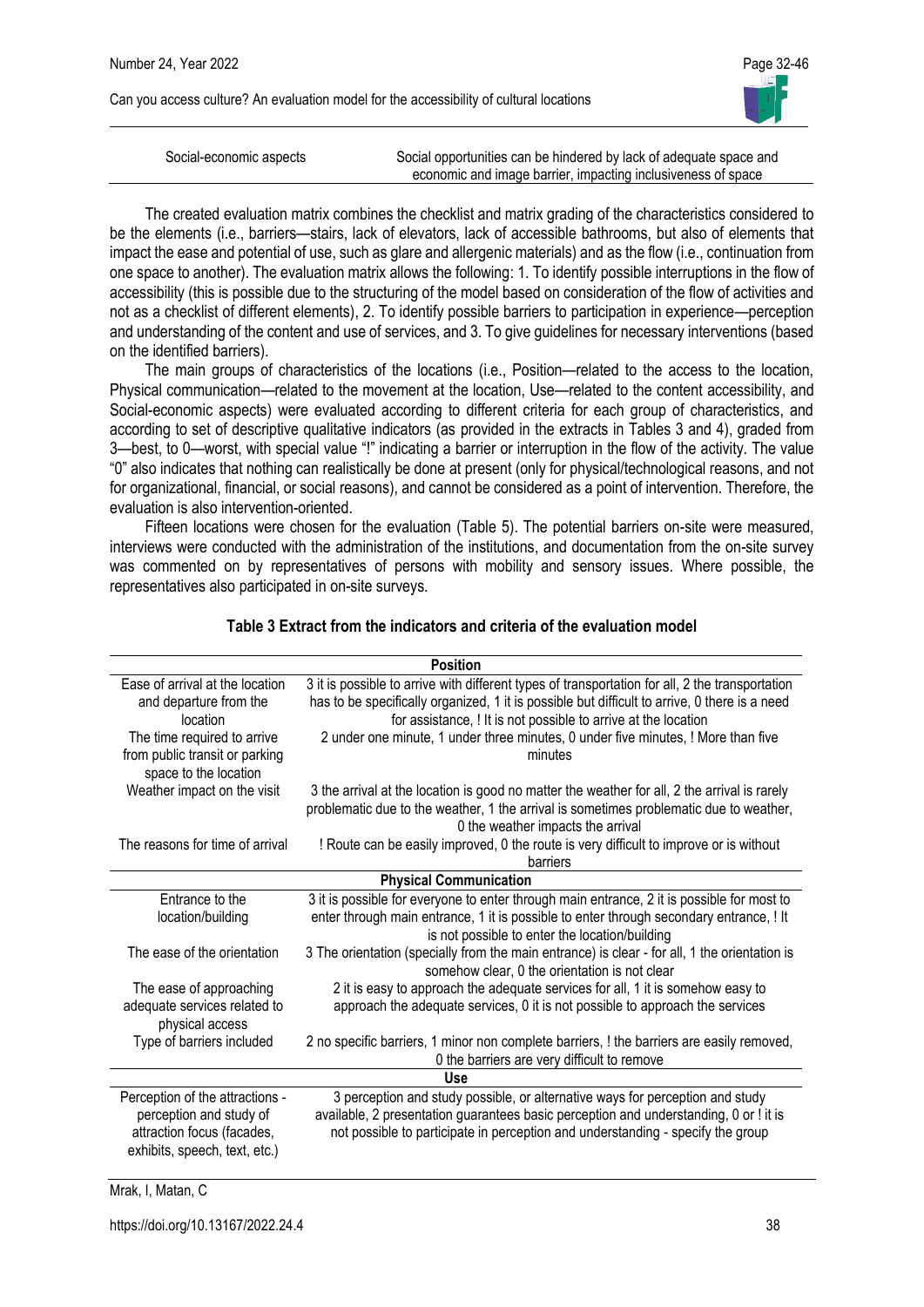

| Type of barriers to movement<br>included                                                             | 0 no barriers to movement, ! the barriers are easily removed (part of exhibition closed<br>off, no assistants available, no dogs allowed, other obstacles, etc.), 0 ! the barriers are<br>very difficult to remove                                                                                                                                             |
|------------------------------------------------------------------------------------------------------|----------------------------------------------------------------------------------------------------------------------------------------------------------------------------------------------------------------------------------------------------------------------------------------------------------------------------------------------------------------|
| Type of barriers to use and<br>participation included<br>Use of services (bathrooms,<br>bars, shops) | 0 no barriers to participation, ! the barriers are easily removed (no sitting spaces, light,<br>noise, lack of air, pollution, etc.), 0 ! the barriers are very difficult to remove<br>3 barriers in use of services, 2 bathrooms usable but not other services, 1 partially<br>usable services, 0 ! services not usable - specify                             |
|                                                                                                      | Social-economic aspects                                                                                                                                                                                                                                                                                                                                        |
| Social opportunities                                                                                 | 3 there are frequent social spaces with possibility of rest and talk for all in different<br>parts of the location - free of charge, 2 there are some spaces with possibility of rest<br>and talk for all free of charge, 1 there is one space with possibility of rest and talk for<br>all free of charge, 0 there is no social space that can be used by all |

#### **Table 4 Extract of the evaluation of the location—for maximum values**

| Location x                                                                             |                                                                                                                                                                                                                                             | <b>Points</b>  | Weight | <b>Score</b>   |
|----------------------------------------------------------------------------------------|---------------------------------------------------------------------------------------------------------------------------------------------------------------------------------------------------------------------------------------------|----------------|--------|----------------|
|                                                                                        | <b>Position</b>                                                                                                                                                                                                                             |                |        |                |
| Ease of arrival to the location<br>and from the location                               | 3 it is possible to arrive with different types of<br>transportation for all, 2 the transportation has to be<br>specifically organized, 1 it is possible but difficult to<br>arrive, 0 there is a need for assistance, ! It is not possible | 3              | 1      | 3              |
| The time required to arrive<br>from public transit or parking<br>space to the location | to arrive to the location<br>2 under one minute, 1 under three minutes, 0 under five<br>minutes, ! More than five minutes                                                                                                                   | $\overline{2}$ | 1      | $\overline{2}$ |
| Weather impact on the visit                                                            | 3 the arrival to the location is good no matter the weather<br>for all, 2 the arrival is rarely problematic due to the<br>weather, 1 the arrival is sometimes problematic due to<br>weather, 0 the weather impacts the arrival              | 3              | 1      | 3              |
| Type of barriers included                                                              | ! the barriers are easily removed, 0 the barriers are very<br>difficult to remove or do not exist                                                                                                                                           | $\mathbf 0$    | 1      | 0              |
|                                                                                        | Total Position - maximum value                                                                                                                                                                                                              |                |        | 11             |
|                                                                                        | <b>Physical Communication</b>                                                                                                                                                                                                               |                |        |                |
| Entrance to the<br>location/building                                                   | 3 it is possible for everyone to enter through main<br>entrance, 2 it is possible for most to enter through main<br>entrance, 1 it is possible to enter through secondary<br>entrance, ! It is not possible to enter the location/building  | 3              | 1      | 3              |
| The ease of the orientation                                                            | 3 The orientation (specially from the main entrance) is<br>clear for all, 1 the orientation is somehow clear, 0 the<br>orientation is not clear                                                                                             | 3              | 1      | 3              |
|                                                                                        | Total Physical Communication - maximum value                                                                                                                                                                                                |                |        | 13             |
|                                                                                        | Use                                                                                                                                                                                                                                         |                |        |                |
| Type of barriers to perception<br>included                                             | 1 no barriers to perception, ! the barriers are easily<br>removed (by audio-visual equipment, tactile plans,<br>induction loop, recorded speech, etc.), 0! the barriers<br>are very difficult to remove                                     | 1              | 1      | 1              |
| Type of barriers to movement<br>included                                               | 0 no barriers to movement, ! the barriers are easily<br>removed (part of exhibition closed off, no assistants<br>available, no dogs allowed, other obstacles, etc.), 0 ! the<br>barriers are very difficult to remove                       | 0              | 1      | 0              |
| Type of barriers to use and<br>participation included                                  | 0 no barriers to participation, ! the barriers are easily<br>removed (no sitting spaces, light, noise, lack of air,<br>pollution, etc.), 0 ! the barriers are very difficult to remove                                                      | $\pmb{0}$      | 1      | 0              |
| Use of services (bathrooms,<br>bars, shops, etc.)                                      | 3 barriers in use of services, 2 bathrooms usable but not<br>other services, 1 partially usable services, 0 ! services<br>not usable - specify                                                                                              | 3              | 1      | 3              |
|                                                                                        | Total Use-maximum value                                                                                                                                                                                                                     |                |        | 10             |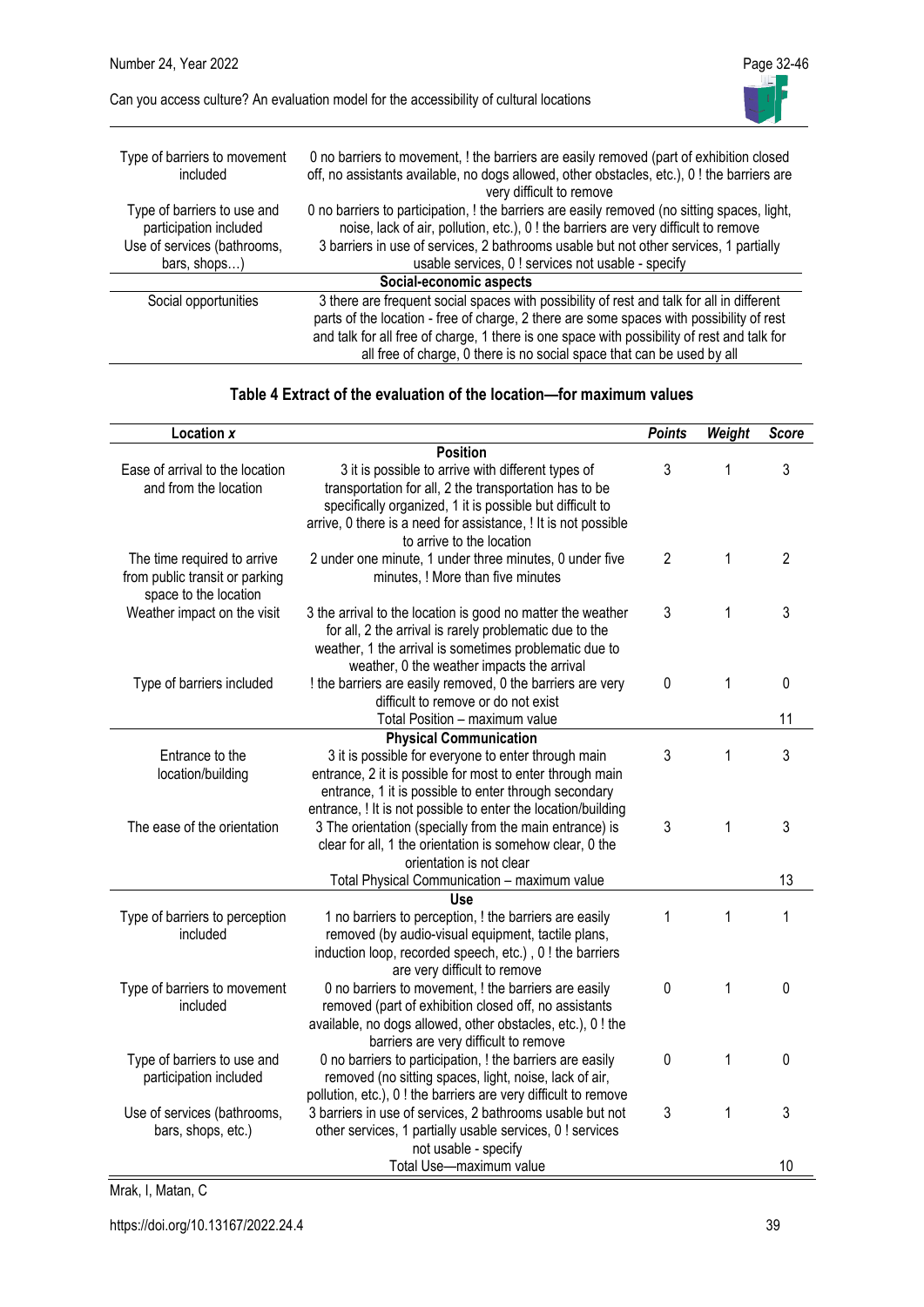

|                             | Social-economic aspects                                                                                                                                                                                                                                                                                                                                              |  |    |
|-----------------------------|----------------------------------------------------------------------------------------------------------------------------------------------------------------------------------------------------------------------------------------------------------------------------------------------------------------------------------------------------------------------|--|----|
| <b>Social opportunities</b> | 3 there are frequent social spaces with possibility of rest<br>and talk for all in different parts of the location - free of<br>charge, 2 there are some spaces with possibility of rest<br>and talk for all free of charge, 1 there is one space with<br>possibility of rest and talk for all free of charge, 0 there is<br>no social space that can be used by all |  |    |
|                             | Total Social-economic aspects-maximum value                                                                                                                                                                                                                                                                                                                          |  | 6  |
|                             | Total-maximum value                                                                                                                                                                                                                                                                                                                                                  |  | 40 |

### **Table 5 Locations analysed**

| <b>Locations</b> | Representativeness and importance                                                                           | Combination of cultural built heritage and cultural<br>collection                                                                                                                                                                                            |
|------------------|-------------------------------------------------------------------------------------------------------------|--------------------------------------------------------------------------------------------------------------------------------------------------------------------------------------------------------------------------------------------------------------|
| 1                | Urban zone of international importance,                                                                     | Open urban spaces, cultural heritage buildings,                                                                                                                                                                                                              |
|                  | different layers from prehistoric and Roman<br>times onwards                                                | archaeological heritage, portual and industrial heritage,<br>touristic heritage, and temporary exhibition on various<br>topics                                                                                                                               |
| $\overline{2}$   | Memorial and military area of international<br>importance, one of the symbols of the city of<br>Rijeka      | Archaeological and architectural military and memorial<br>heritage, with different layers from the prehistoric period to<br>the Roman times and Middle Ages to the 19th and 20th<br>centuries, temporary exhibitions, and extraordinary views<br>of the city |
| 3                | Administrative and residential palace, now<br>museum, of international importance, from<br>the 19th century | Architectural complex, several permanent exhibitions, and<br>temporary exhibitions                                                                                                                                                                           |
| 4                | Industrial heritage of international<br>importance, from the 18th and 19th centuries                        | Industrial heritage and museum-temporary exhibitions                                                                                                                                                                                                         |
| 5                | Park, from the 18th century onwards                                                                         | Park, exhibition in open space, and recreational area                                                                                                                                                                                                        |
| 6                | Building, from the 19th century, used by<br>many artistic organizations                                     | Architectural complex and various presentations of different<br>artistic groups                                                                                                                                                                              |
| 7                | Historic villa, used as a museum                                                                            | Building, exhibition, and workshops                                                                                                                                                                                                                          |
| 8                | Historic building, recently renewed                                                                         | Exhibition, architecture, and memorial landscape                                                                                                                                                                                                             |
| 9                | Historic building, theater and gallery                                                                      | Modern architecture, concerts, plays, exhibition, and<br>building                                                                                                                                                                                            |
| 10               | Club in historic center                                                                                     | Historic building, historic urban landscape, concerts, and<br>exhibitions                                                                                                                                                                                    |
| 11               | Cinema in historic building                                                                                 | Architecture and movies                                                                                                                                                                                                                                      |
| 12               | Theatre in historic building                                                                                | Architecture and performing arts                                                                                                                                                                                                                             |
| 13               | Multifunctional space in historic building                                                                  | Architecture and workshops                                                                                                                                                                                                                                   |
| 14               | Museum in historic building                                                                                 | Architecture and temporary exhibitions                                                                                                                                                                                                                       |
| 15               | Urban zone                                                                                                  | Built and natural environment and events                                                                                                                                                                                                                     |

### **2.3 Verification of national legislation (analytic phase II)**

During the verification of national legislation (the summary in Table 6) for accessibility, safety at work, fire protection in buildings, and fire protection in buildings for tourism, it was verified whether the locations are in line with the requirements of national legislation, if the legislation applies to the locations, and if there is an oversight in the legislation related to persons with mobility and sensory issues.

Existing legislation defines the elements that must be accessible according to the use of the building. Most locations were built before the introduction of legislation regarding accessibility, and the inaccessibility of the locations is not illegal for the existing location. Only three locations were renewed after the introduction of the legislation on accessibility and two of those are not accessible. Only few sites conform to the standard characteristics defined by the national legislation, although legislation on accessibility is available from 2005 (updated in 2013).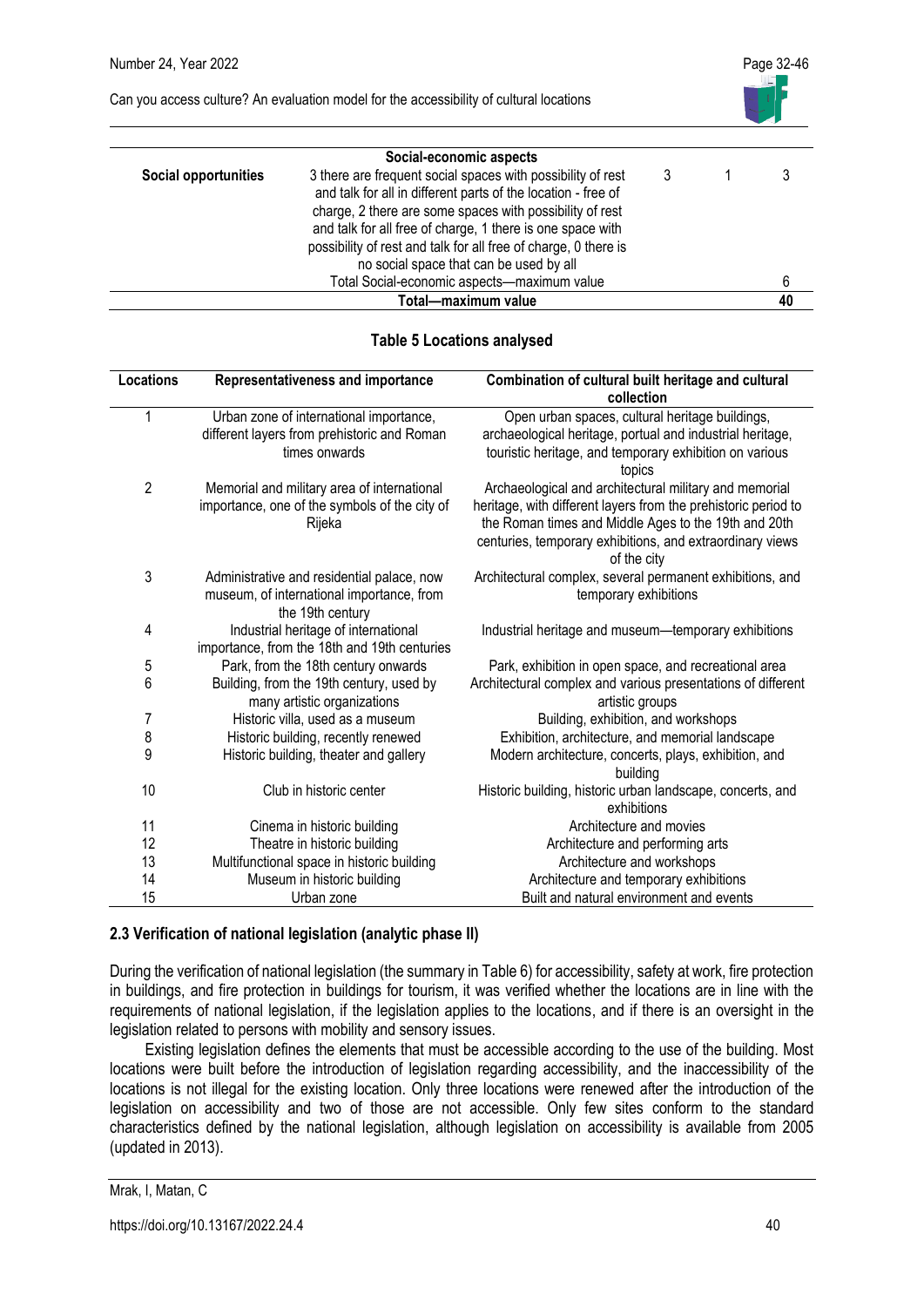

|                                                                                                                | 1          | $\overline{2}$ | 3         | 4         | 5 | <b>Comment</b>                                                                                                   |
|----------------------------------------------------------------------------------------------------------------|------------|----------------|-----------|-----------|---|------------------------------------------------------------------------------------------------------------------|
| Entrance (characteristics of<br>opening and interior space)                                                    | $\ddagger$ |                |           |           |   | Some elements are lacking: there is no<br>indication about the weight of door                                    |
| Communication (width, vertical<br>communication)                                                               | $\ddot{}$  |                |           |           |   |                                                                                                                  |
| Vertical communication<br>(dimensions)                                                                         |            |                |           |           |   | Elements for vertical communication<br>are not prescribed directly but as a part<br>of communication in general. |
| Bathrooms (dimensions,<br>elements)                                                                            | $+/-$      |                |           |           |   |                                                                                                                  |
| Counter (dimensions,<br>communication equipment,<br>tactile indications on the floor)                          |            |                |           |           |   | Induction loop is not prescribed for the<br>cultural use                                                         |
| Advertising table (lower<br>height)                                                                            | ÷          | $+/-$          | $\pm$     | +/-       |   | No indication of other types of elements<br>are given                                                            |
| Orientation plan in the building<br>(tactile plan, dimensions and<br>position, Braille, tactile<br>indication) |            |                |           |           |   | Indications are given only for buildings<br>not for open sites                                                   |
| Bus stop (position, dimension)                                                                                 |            |                |           |           |   | Not indicated as a part of cultural site,<br>depends on education, not a part of the<br>flow                     |
| Parking space (position,<br>dimensions, surface)                                                               |            |                |           | +/-       |   | Not indicated as a part of cultural site,<br>not a part of the flow                                              |
| Pedestrian surface<br>(dimensions, elements)                                                                   | +          | $+/-$          | $\ddot{}$ | $\ddot{}$ |   | Not indicated as a part of cultural site                                                                         |

#### **Table 6 The verification of the characteristics defined by legislation of selected locations—extracts**

## **3 RESULTS AND DISCUSSION**

An analysis of the literature revealed that although accessibility is not a new topic, there are very few sources dealing with the use of space by persons with mobility and sensory issues. Most literature considers the accessibility of websites. The literature shows a lack of awareness among the general, professional, and scientific public, regarding the topic of use of space by the stated groups (in contrast to, for example, the walkability for the general public and pedestrians in traffic). The underlying problem with research that deals with the experience of persons with mobility and sensory issues is that the difficulty of engaging in public life, creates exclusion from many aspects of social engagement permanently. Therefore, it is difficult to engage in participation on any research or policymaking (e.g., on-site surveys). Even more so, if previous attempts to express the needs encountered resistance or lack of subsequent action (which was highlighted by representatives in the workgroup). This creates the need for more structured participation but also for processes that are open to all. In certain cases, it is beneficial to have an expert representing or backing up the persons with the difficulties. Persons suffering from certain difficulties, but highly functioning, can give both very valuable insights because they can express and help identify the problems but; they tend not to be invited or accepted as representatives because they do not appear to experience the problems. Similarly, persons with chronic illness or sensitivity issues, which tend not to be registered even if officially recognized by medical practitioners. All these observations were made by the workgroup.

For persons with mobility and sensory issues sites are inaccessible or accessible with great difficulty. In-depth discussions, as well as control group input were valuable in creating guidelines for possible interventions used in the evaluation model. The evaluation shows that none of the evaluated space was fully accessible for all user groups. Physical access to various services is difficult. Physical communication is greatly hindered at all sites but in the urban centre, mostly for wheelchair users. Use is hindered for all sites, mostly both for wheelchair users and persons with visual impairment. Social aspect is positive for all sites, as some are free of charge and some are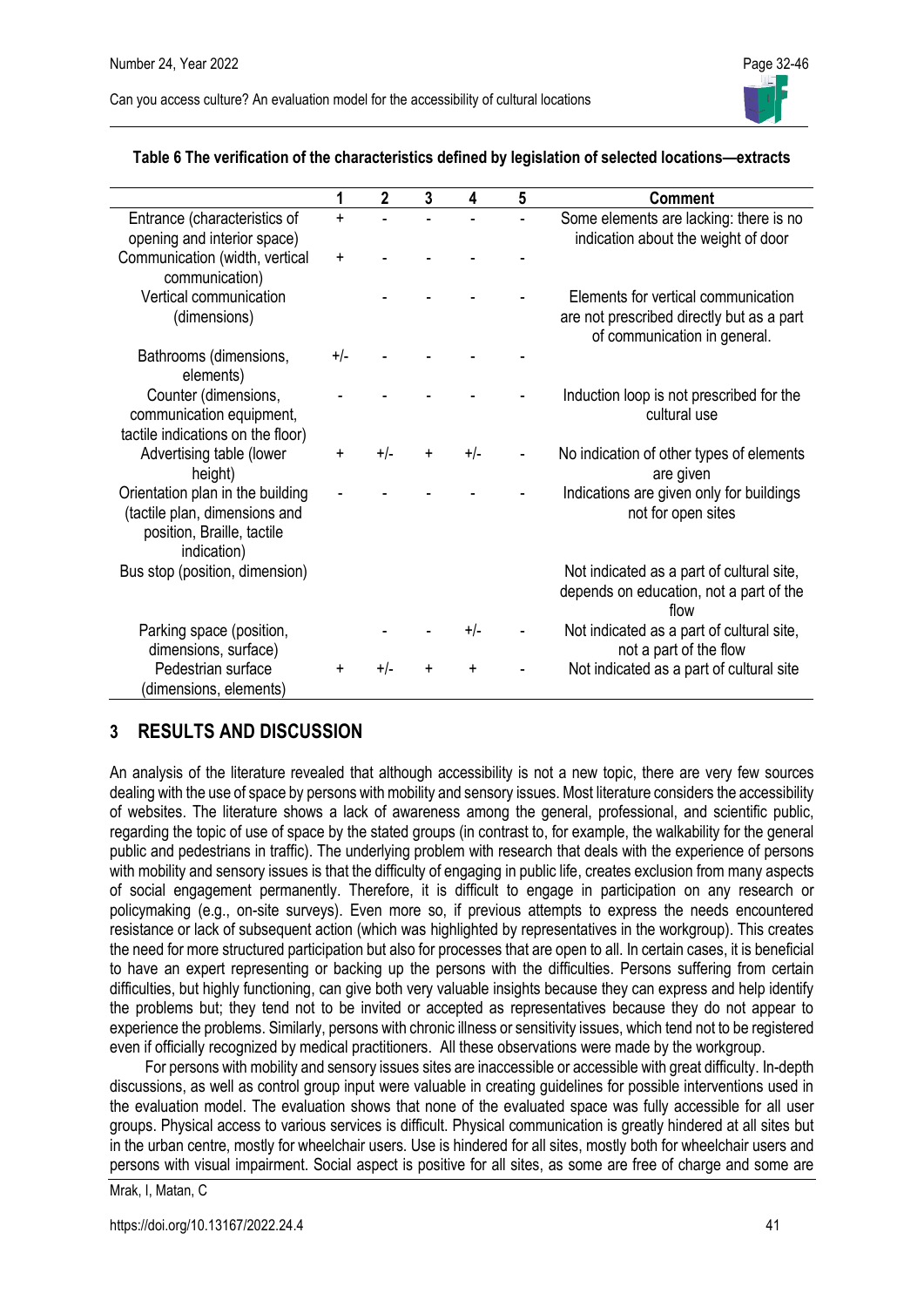

inexpensive; however, there is a lack of organized social spaces. Mostly, access is hindered for wheelchair users, but also for persons with visual impairment have difficulty moving but even more so in fully participating. For other mobility aid users, it is possible to use most of the spaces, but often with difficulties. Two-thirds of the sites are accessible by bus, but the real effectiveness for wheelchair and other mobility aid users can be hampered by a lack of knowledge and skills of drivers. The inaccessibility of several important locations by public transport indicates the difficulties of vulnerable groups (both in physical mobility and financial ability) to reach some of the main public goods. The locations are also generally difficult to access and use for persons with chronic illnesses, balance problems, and sensory issues, although these aspects generally go undetected by both decision makers (who tend to perceive more visible disabilities) and existing legislation, even if those users' experience is greatly hindered by various aggravating factors.

It was observed that some locations had inefficient accessibility tools. Not all of the locations have stopping place for cars that can be used for taxis or other transport for persons with mobility issues that are not registered as persons with disability (which is an important issue for over 60). Just two locations had accessible bathrooms, and none had an elevator. Even newly restored locations (4,9,13) did not have elevators. This was surprising considering locations 8 and 13 often hosted activities for persons with disabilities.

Regarding physical access, the locations were not compliant with the current standards (as most of them were built before the accessibility legislation and not adapted afterwards). Three newly restored locations were either not accessible or only partially accessible. Inclusiveness in use, perception, and understanding is not defined by the regulation; therefore, these gaps in provisions can be interpreted as a result of lack of regulation, in addition to practices. Social and economic aspects are not part of access regulation but are the best rated. The legislation is lacking in consideration of flow of activities. The legislation does not consider the flow of activities. It does not provide a particular timeframe to guarantee accessibility. In addition, the legislation on accessibility regulates the accessibility of users and has different standards than safety at work and fire protection legislation.

The institution staff were generally convinced that their locations and services were accessible. This is mostly due to two factors. First, most locations were built before accessibility legislation and are not illegal in their status. Second, the children from schools for children with certain disabilities (also part of the workgroup) were brought there by their assistants who physically carried them. This opens questions about the significant difference in organization for adults and children with disabilities as well as the invisibility of individual persons with mobility and sensory issues that are not part of the organized groups. In addition, acquiring inadequate tools at some point (i.e., platform, "scalamobil" stair climbing aid, etc.) deters further investments in accessibility.

The major problem for the institutions was that, generally, the building was not their property; therefore, ownership rights and duties were not clear. Some buildings would require the transfer of ownership to add accessibility facilities or would require additional volumes. Those activities would be possible although, they are time-consuming. There is also a lack of systematic financing for accessibility [59].

## **4 CONCLUSIONS**

Users with and without mobility and sensory issues use, perceive, and participate in cultural heritage spaces in different ways. The difficulty of access deters many persons with mobility and sensory issues from even considering participating. Accessibility is somehow better for persons who are part of organized groups. The participation is mostly impacted for persons with visual and hearing disabilities. It is very difficult to find this out because of the difficulty of persons with mobility and sensory issues to engage in such activities, as well as in activities of participation. Therefore, a mixed-methods approach is needed, such as on-site surveys, photographic discussions, and in-depth structured interviews. It is possible to create an evaluation model to verify the accessibility of locations, but an understanding of both accessibility and space is needed. From an architectural perspective, it is possible to read spatial characteristics that allow for access, participation, and socialization. It is more difficult to recognize elements that influence the ease of use for persons with chronic illnesses, it is still possible.

The survey and evaluation were built considering activities as a flow and engaging different vulnerable users, even those often unrepresented when considering accessibility issues. Therefore, it is a good basis for the evaluation of different sites and their (not just cultural) offer. The detail of the model allows for the verification of different needs, which facilitates a better understanding of both barriers and aggravating factors, thereby permitting the identification of guidelines for interventions that consider the overall experience of different users. This can be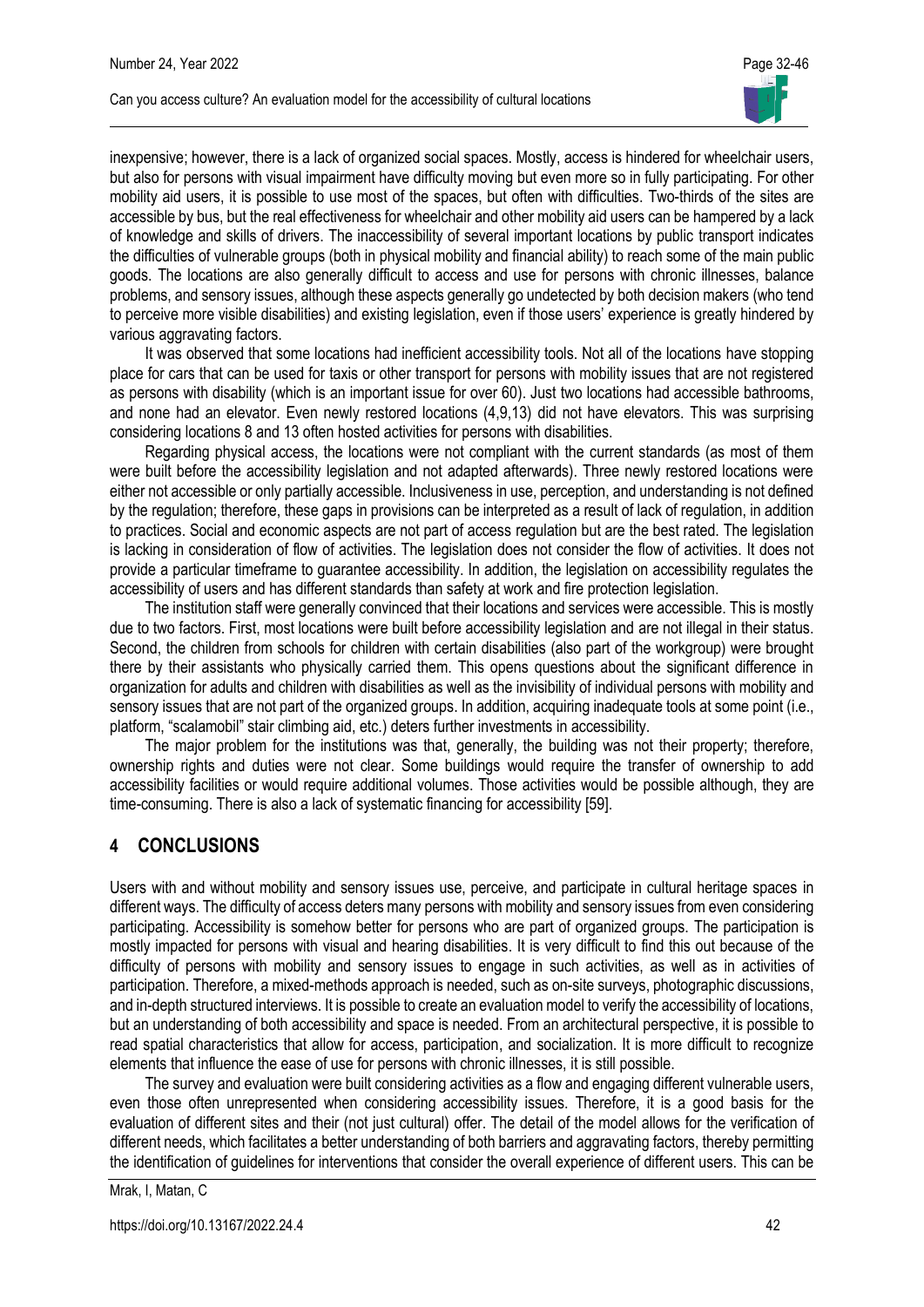used as an input to the design process, a communication-aid tool with persons with mobility and sensory issues, and as a verification tool for the proposed designs and realizations. The model can be further tuned by other user groups in further research or implementation. The analysis of legislation shows that if locations are not legally required to comply with standards, they perceive no incentive to do so. Accessibility legislation does not include aspects of content or the needs of persons with less pronounced needs. The legislation also considers punctual barriers and prescriptions rather than the complete flow necessary for use. Most notable was the accessibility legislation being almost completely separated from other types of legislation that impact space and building, considering the person with disabilities as users of services but not as the potential providers of services, or being engaged in work. This shows that to improve the accessibility, the completeness of legislation is of uttermost importance. The on-site situation is a result of both legislation and non-adherence to legislation. Contact with the institutions revealed that there is an understating of the number of persons with mobility or sensory issues. This finding aligns with the findings of previous research in the United States and United Kingdom, where similar problems of institutions considering themselves more accessible than they are, were also found. This indicates the crucial importance of raising awareness regarding the significance of accessibility. The high recommendations of the control group indicate that cultural heritage is deemed important for experiencing the city. Its inaccessibility indicates the difficulty of vulnerable groups in accessing some of the main public goods. Accessibility can be improved through different aspects: modifications in legislation; raising awareness of the importance of accessibility, especially for decision makers; education on opportunities for accessible activities; and fundraising. As access impacts total participation in social life, different understanding of public spaces is required, with accessibility and content for all.

The current literature shows a somehow concerning reality. There is an increasing interest in the inclusion of vulnerable groups, but on-site situations for persons with mobility and sensory issues are not ideal, even in developed countries. In addition, most literature is concerned with inclusion in general and not specifically of persons with disabilities, and even less of persons with chronic illnesses that remain unrecognized. This poses a concern about whether the questions of physical aspects of accessibility will somehow remain behind (even in official international documents), both because they are often considered already solved, or because some other issues seem more pressing. However, this persists mostly because the spatial and technical aspects and "hard" interventions are most unfamiliar to institutions management. It is important to continue the research and action towards understanding different issues related to the equality of use of space by all user groups, and to support the decisions regarding accessibility with user groups, but also by representatives of the discipline engaged in universal design.

## **Acknowledgments**

Acknowledgement to University of Rijeka Office for students with disabilities, representatives of persons with disabilities (associations and centers), control group, and the organizers of the workgroup for their great insights.

## **References**

- [1] Disability Inclusive and Accessible Urban Development Network 2017: The Inclusion Imperative: Towards Disability-inclusive and Accessible Urban Development Key Recommendations for an Inclusive Urban Agenda, World Enabled, [https://www.cbm.org/fileadmin/user\\_upload/Publications/The-Inclusion-Imperative-](https://www.cbm.org/fileadmin/user_upload/Publications/The-Inclusion-Imperative-Towards-Disability-Inclusive-and-Accessible-Urb....pdf)[Towards-Disability-Inclusive-and-Accessible-Urb....pdf](https://www.cbm.org/fileadmin/user_upload/Publications/The-Inclusion-Imperative-Towards-Disability-Inclusive-and-Accessible-Urb....pdf) , Accessed September 2020.
- [2] Whelan, M. et al. 2006: The elderly and mobility: a review of the literature, Report No. 255, Monash University Accident Research Centre, Melbourne, Australia.
- [3] Majewski, J.; Bunch, L. 1998: The expanding definition of diversity: accessibility and disability culture issues in museum exhibitions, Curator The Museum Journal, 41 (3), pp. 153-160. [https://doi.org/10.1111/j.2151-](https://doi.org/10.1111/j.2151-6952.1998.tb00829.x) [6952.1998.tb00829.x](https://doi.org/10.1111/j.2151-6952.1998.tb00829.x)
- [4] Moussouri, T. 2007: Implications of the Social Model of Disability for Visitor Research, Visitor Studies, 10 (1), pp. 90-106. <https://doi.org/10.1080/10645570701263479>
- [5] Centre for Excellence in Universal Design, The 7 Principles, [http://universaldesign.ie/What-is-Universal-](http://universaldesign.ie/What-is-Universal-Design/The-7-Principles/)[Design/The-7-Principles/,](http://universaldesign.ie/What-is-Universal-Design/The-7-Principles/) Accessed November 2020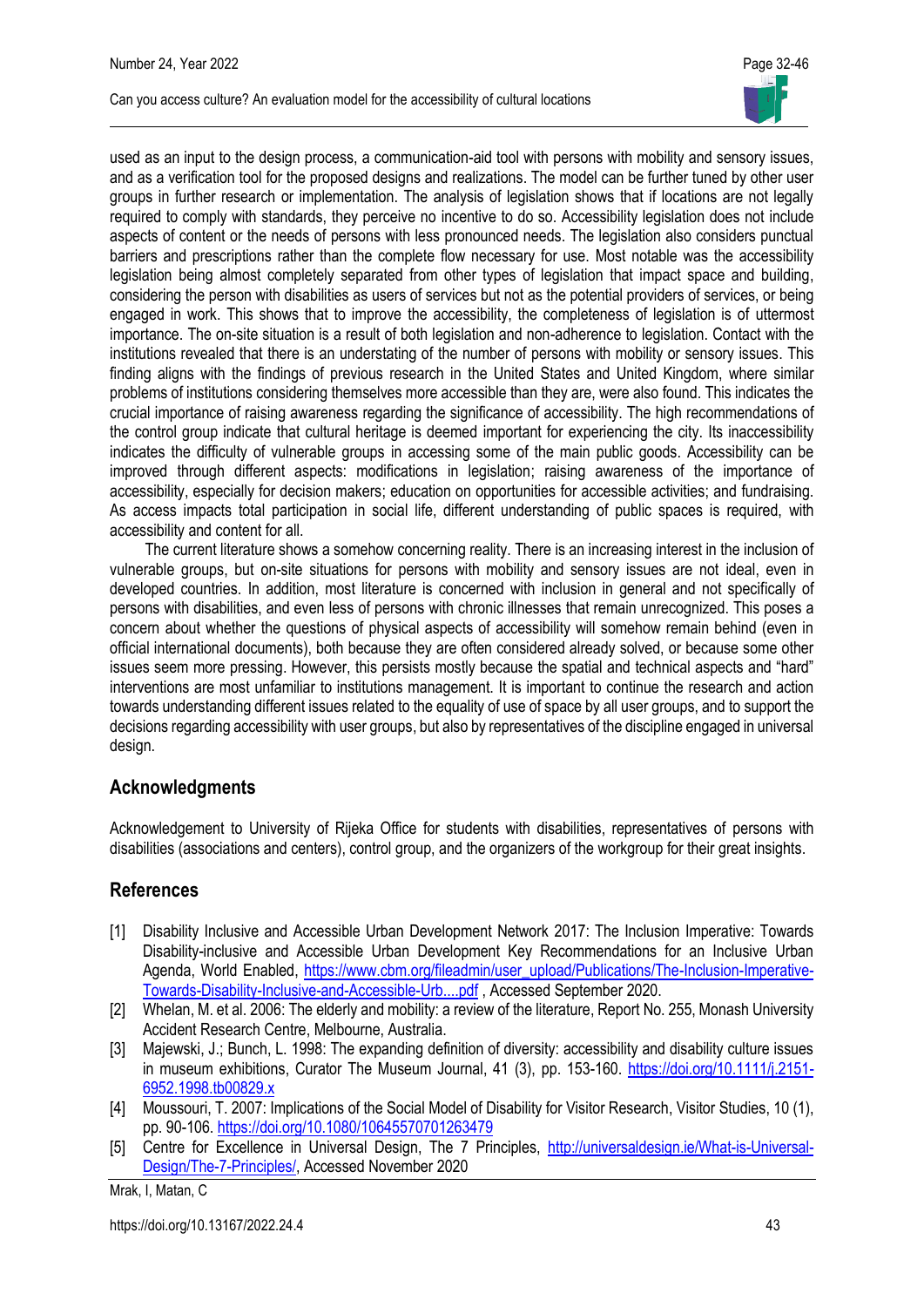- [6] Anheier, H. K. et al. 2017: Cultural participation and inclusive societies, A thematic report based on the Indicator Framework on Culture and Democracy, Council of Europe, [https://edoc.coe.int/en/culture-and](https://edoc.coe.int/en/culture-and-democracy/7285-pdf-cultural-participation-and-inclusive-societies-a-thematic-report-based-on-the-indicator-framework-on-culture-and-democracy.html)[democracy/7285-pdf-cultural-participation-and-inclusive-societies-a-thematic-report-based-on-the-indicator](https://edoc.coe.int/en/culture-and-democracy/7285-pdf-cultural-participation-and-inclusive-societies-a-thematic-report-based-on-the-indicator-framework-on-culture-and-democracy.html)[framework-on-culture-and-democracy.html,](https://edoc.coe.int/en/culture-and-democracy/7285-pdf-cultural-participation-and-inclusive-societies-a-thematic-report-based-on-the-indicator-framework-on-culture-and-democracy.html) Accessed May 2022
- [7] Mrak, I. 2020: The walkability of a city with difficult terrain evaluation of barriers to use of spatial qualities for users and main guidelines for improvement, in Pedestrians, Urban Spaces and Health, Proceedings of the XXIV International Conference on Living and Walking in Cities (LWC, September 12-13, 2019, Brescia, Italy), Tira, M.; Pezzagno, M.; Richiedei, A. (Eds.); CRC Press, London, UK.
- [8] United Nations 1948: Universal Declaration of Human Rights OHCHR, [https://www.un.org/en/universal](https://www.un.org/en/universal-declaration-human-rights/)[declaration-human-rights/,](https://www.un.org/en/universal-declaration-human-rights/) Accessed February 2020
- [9] European Court of Human Rights, Council of Europe: Convention for the Protection of Human Rights and Fundamental Freedoms, [https://www.echr.coe.int/documents/convention\\_eng.pdf,](https://www.echr.coe.int/documents/convention_eng.pdf) Accessed September 2020
- [10] EU Monitor: Directive 2000/78 General framework for equal treatment in employment and occupation, [https://www.eumonitor.eu/9353000/1/j9vvik7m1c3gyxp/vitgbgi71h5h,](https://www.eumonitor.eu/9353000/1/j9vvik7m1c3gyxp/vitgbgi71h5h) Accessed September 2020<br>United Nations 2002: Madrid International plan of Action on
- [11] United Nations 2002: Madrid International plan of Action on Ageing, [https://www.un.org/en/events/pastevents/pdfs/Madrid\\_plan.pdf,](https://www.un.org/en/events/pastevents/pdfs/Madrid_plan.pdf) Accessed February 2020
- [12] Design for all 2004: The EIDD Stockholm Declaration, [https://dfaeurope.eu/what-is-dfa/dfa-documents/the](https://dfaeurope.eu/what-is-dfa/dfa-documents/the-eidd-stockholm-declaration-2004/)[eidd-stockholm-declaration-2004/,](https://dfaeurope.eu/what-is-dfa/dfa-documents/the-eidd-stockholm-declaration-2004/) Accessed February 2020
- [13] United Nations 2006: Convention on the Rights of Persons with Disabilities (CRPD), <https://www.un.org/development/desa/disabilities/convention-on-the-rights-of-persons-with-disabilities.html> Accessed February 2020
- [14] EUR-Lex 2008: Council Directive on implementing the principle of equal treatment between persons irrespective of religion or belief, disability, age or sexual orientation, 2008/0140 (CNS), Brussels, Belgium, 2.7.2008, [https://eur-lex.europa.eu/legal-content/EN/TXT/?uri=CELEX%3A52008PC0426,](https://eur-lex.europa.eu/legal-content/EN/TXT/?uri=CELEX%3A52008PC0426) Accessed May 2022
- [15] EUR-Lex 2000: Council Directive 2000/43/EC of 29 June 2000 implementing the principle of equal treatment between persons irrespective of racial or ethnic origin, [https://eur-lex.europa.eu/legal](https://eur-lex.europa.eu/legal-content/EN/TXT/?uri=CELEX%3A32000L0043)[content/EN/TXT/?uri=CELEX%3A32000L0043,](https://eur-lex.europa.eu/legal-content/EN/TXT/?uri=CELEX%3A32000L0043) Accessed May 2022
- [16] EUR-Lex 2010: European Disability Strategy (2010-2020), [https://eur-lex.europa.eu/legal](https://eur-lex.europa.eu/legal-content/EN/TXT/?uri=LEGISSUM%3Aem0047)[content/EN/TXT/?uri=LEGISSUM%3Aem0047,](https://eur-lex.europa.eu/legal-content/EN/TXT/?uri=LEGISSUM%3Aem0047) Accessed May 2022
- [17] European Union, Committee of Ministers to member States 2014: Recommendation CM/Rec (2014)2 on the promotion of human rights of older persons, http://www.europeanrights.eu/public/atti/2014 - 2 ing.pdf, Accessed May 2022
- [18] Council of Europe, Human rights: a reality for all, Disability Strategy 2017-2023, [https://edoc.coe.int/en/people-with-disabilities/7276-pdf-human-rights-a-reality-for-all-council-of-europe](https://edoc.coe.int/en/people-with-disabilities/7276-pdf-human-rights-a-reality-for-all-council-of-europe-disability-strategy-2017-2023.html)[disability-strategy-2017-2023.html,](https://edoc.coe.int/en/people-with-disabilities/7276-pdf-human-rights-a-reality-for-all-council-of-europe-disability-strategy-2017-2023.html) Accessed May 2022
- [19] Ministero dei beni e delle attività culturali e del turismo, Direzione generale musei, Quaderni di valorizzazione 2015: La capacità di carico turistica - uno strumento per la gestione del patrimonio culturale NS 5, Cimnaghi, E.; Mondini, G.; Valle, M. (Eds.), Rome, Italy, [http://musei.beniculturali.it/wp-content/uploads/2017/12/La-](http://musei.beniculturali.it/wp-content/uploads/2017/12/La-Capacit%C3%A0-di-Carico-Turistica.-Quaderni-della-valorizzazione-NS-5.pdf)[Capacit%C3%A0-di-Carico-Turistica.-Quaderni-della-valorizzazione-NS-5.pdf,](http://musei.beniculturali.it/wp-content/uploads/2017/12/La-Capacit%C3%A0-di-Carico-Turistica.-Quaderni-della-valorizzazione-NS-5.pdf) Accessed May 2022
- [20] Ministero dei beni e delle attività culturali e del turismo, Commissione per l'analisi delle problematiche relative alla disabilità nello specifico settore dei beni e delle attività culturali 2008: Linee guida per il superamento delle barriere architettoniche nei luoghi di interesse culturale, Rome, Italy, [https://www.beniculturali.it/mibac/multimedia/MiBAC/documents/1311244354128\\_plugin-](https://www.beniculturali.it/mibac/multimedia/MiBAC/documents/1311244354128_plugin-LINEE_GUIDA_PER_IL_SUPERAMENTO_DELLE_BARRIERE_ARCHITETTONICHE.pdf)[LINEE\\_GUIDA\\_PER\\_IL\\_SUPERAMENTO\\_DELLE\\_BARRIERE\\_ARCHITETTONICHE.pdf,](https://www.beniculturali.it/mibac/multimedia/MiBAC/documents/1311244354128_plugin-LINEE_GUIDA_PER_IL_SUPERAMENTO_DELLE_BARRIERE_ARCHITETTONICHE.pdf) Accessed May 2022
- [21] Ministero dei beni e delle attività culturali e del turismo, Direzione generale musei, Quaderni di valorizzazione Da Milano, C.; Sciacchitano., E. 2015: Linee guida per la comunicazione nei musei: segnaletica interna, didascalie e pannelli NS1, Rome, Italy, [http://musei.beniculturali.it/wp-content/uploads/2017/01/Linee-guida](http://musei.beniculturali.it/wp-content/uploads/2017/01/Linee-guida-per-la-comunicazione-nei-musei-segnaletica-interna-didascalie-e-pannelli.-Quaderni-della-valorizzazione-NS1.pdf)[per-la-comunicazione-nei-musei-segnaletica-interna-didascalie-e-pannelli.-Quaderni-della-valorizzazione-](http://musei.beniculturali.it/wp-content/uploads/2017/01/Linee-guida-per-la-comunicazione-nei-musei-segnaletica-interna-didascalie-e-pannelli.-Quaderni-della-valorizzazione-NS1.pdf)[NS1.pdf,](http://musei.beniculturali.it/wp-content/uploads/2017/01/Linee-guida-per-la-comunicazione-nei-musei-segnaletica-interna-didascalie-e-pannelli.-Quaderni-della-valorizzazione-NS1.pdf) Accessed May 2022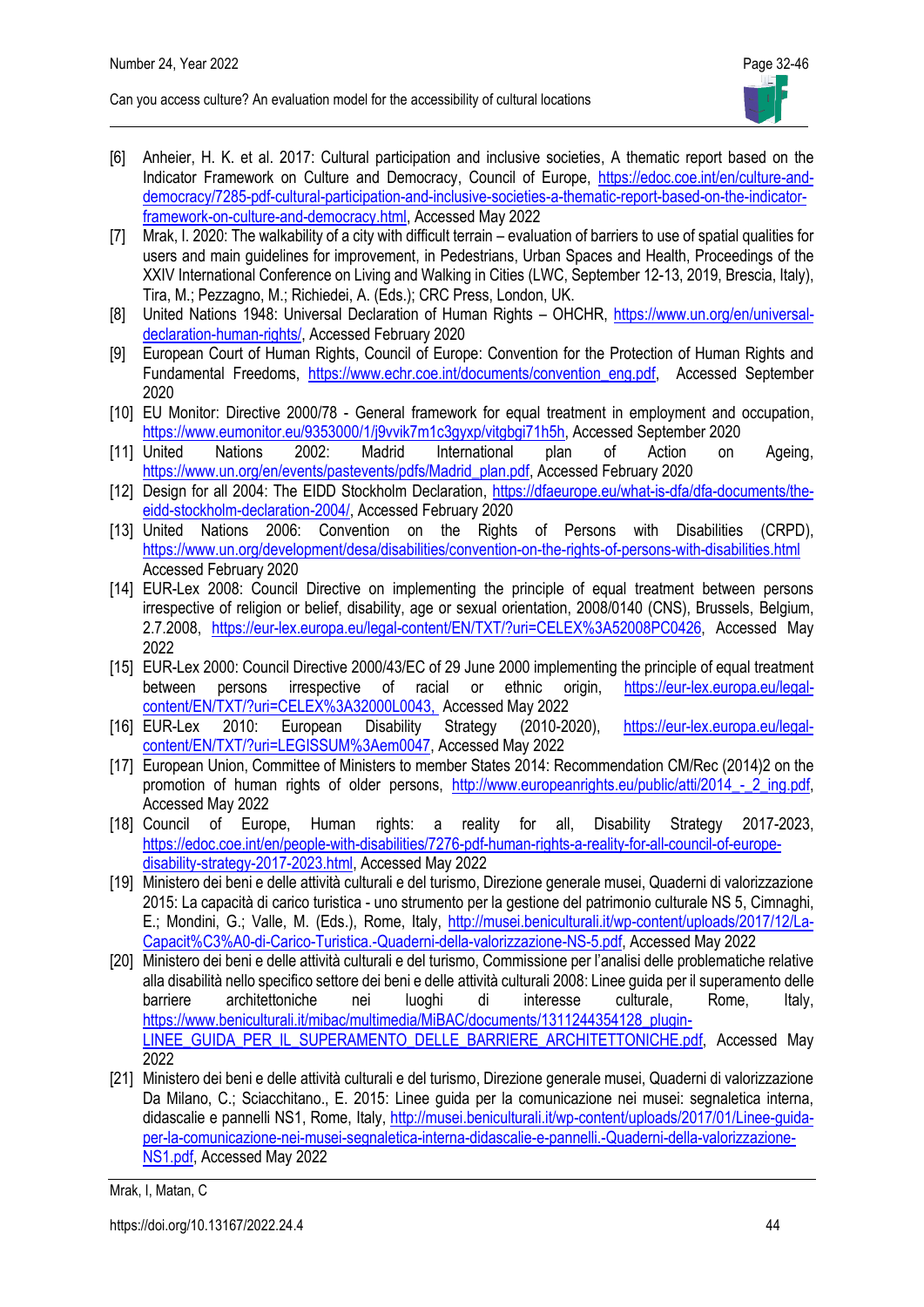- [22] Filetici, M. G.; Sirano, F.; Vitagliano, G. 2018: Pompei per tutti: verso un'archeologia senza barriere, in Restaurando Pompei, Riflessioni a margine del Grande Progetto, L'erma di Bretschneider, Osanna, M.; Picone, R. (Eds.), Rome, Italy.
- [23] Plumbe, C. et al. 2010: Innovating with People The Business of Inclusive Design, Norwegian Design Council Oslo, Norway
- [24] Eikhaug, O. et al. 2019: Innovating with People Inclusive Design and Architecture, Design and Architecture Oslo, Norway
- [25] Historic England 2012: Easy Access to Historic Buildings, HEAG010, Historic England, UK
- [26] Shaffrey Associates Architects, Fionnuala Rogerson Architects 2011: Access Improving the Accessibility of Historic Buildings and Places, Government of Ireland, National Disability Authority, Ireland
- [27] Deffner, A. et al. 2015: Accessibility to culture and heritage: designing for all, Annual AESOP Congress Definite Space – fuzzy responsibility, Czech Technical University, Faculty of Architecture, Prague, Czech Republic
- [28] Panelli Sarraf, V.; Oliveira Bruno M. C. 2013: Cultural Heritage, Participation and Access. Museum International, 65 (1-4), pp. 93-105. <https://doi.org/10.1111/muse.12031>
- [29] Georgieva, D. 2014: The Accessibility to Cultural Heritage as a Key Factor for Sustainable Development of Territories, in Proceedings from All-Russia conference of Indigenous peoples, Khakassia Publishing house, Abakab, Russia, pp. 69-75.
- [30] Kosmas, P. et al. 2020: Enhancing accessibility in cultural heritage environments: considerations for social computing, Universal Access in the Information Society, 19, pp. 471–482[. https://doi.org/10.1007/s10209-019-](https://doi.org/10.1007/s10209-019-00651-4) [00651-4](https://doi.org/10.1007/s10209-019-00651-4)
- [31] Selmanović, E. et al. 2020: Improving Accessibility to Intangible Cultural Heritage Preservation Using Virtual Reality, Journal on Computing and Cultural Heritage, 13 (2), pp. 1-19. <https://doi.org/10.1145/3377143>
- [32] Papadimitriou, N.; Plati, M.; Markou, E.; Catapoti, D. 2018: Identifying Accessibility Barriers in Heritage Museums: Conceptual Challenges in a Period Change, Museum International, 68 (3-4), pp. 33-47. <https://doi.org/10.1111/muse.12134>
- [33] Lisney, E.; Bowen, J.; Hearn, K.; Zedda, M. 2013: Museums and Technology: Being Inclusive Helps Accessibility for All, Curator The Museum Journal, 56 (3), pp. 353-361. <https://doi.org/10.1111/cura.12034>
- [34] Walters, D. 2009: Approaches in museums towards disability in the United Kingdom and the United States, Museum Management and Curatorship, 24 (1), pp. 29-46.<https://doi.org/10.1080/09647770902731759>
- [35] Campisi, T.; Mrak, I.; Canale, A.; Tesoriere, G. 2019: The surrogate safety measures evaluation of a staggered crossing on the delta area of Rijeka, in AIP Conference Proceedings 2186; Simos, T.; Kalogiratou, Z.; Monovasilis, T. (Eds.), AIP Publishing, Rhodes, Greece. <https://doi.org/10.1063/1.5138074>
- [36] Mesquita, S.; Joao Carneiro, M. 2016: Accessibility of European museums to visitors with visual impairments, Disability & Society, 31 (3), pp. 373-388. <https://doi.org/10.1080/09687599.2016.1167671>
- [37] Sandell, R. 2003: Social Inclusion, the Museum and the Dynamics of Sectoral Change, Museum and Society 1(1), pp. 45-62.
- [38] Berghs, M.; Atkin, K.; Hatton, C.; Thomas, C. 2019: Do disabled people need a stronger social model: a social model of human rights?, Disability & Society, 34 (7-8), pp. 1034-1039. <https://doi.org/10.1080/09687599.2019.1619239>
- [39] Miesen, L. C. 2018: Inclusive design expertise for an accessible museography, in Proceedings of the COME-IN!-Thematic Conferences: The inclusive museum ‐ Challenges and Solutions, State of the Art and Perspectives, Berding, J.; Gather, M. (Eds.), 9th November 2017 in Udine, Italy and 26th June 2018 in Erfurt, Germany, Transport and Spatial Planning Institute, University of Applied Sciences Erfurt, Erfurt, Germany.
- [40] Weisen, M. 2012: International perspectives on the cultural accessibility of people with disabilities, European Centre for Cultural Accessibility, Art beyond Sight, New York, USA.
- [41] Petrie, H.; Bevan, N. 2009: The Evaluation of Accessibility, Usability, and User Experience, in The Universal Access Handbook, Stepanidis, C. (Ed.), CRC Press, Boca Raton, USA.
- [42] Mrak, I. et al. 2019: The role of urban and social factors in the accessibility of urban areas for people with motor and visual disabilities, in AIP Conference Proceedings 2186, Simos, T.; Kalogiratou, Z.; Monovasilis, T. (Eds.), AIP Publishing, Rhodes, Greece. <https://aip.scitation.org/doi/abs/10.1063/1.5138076>